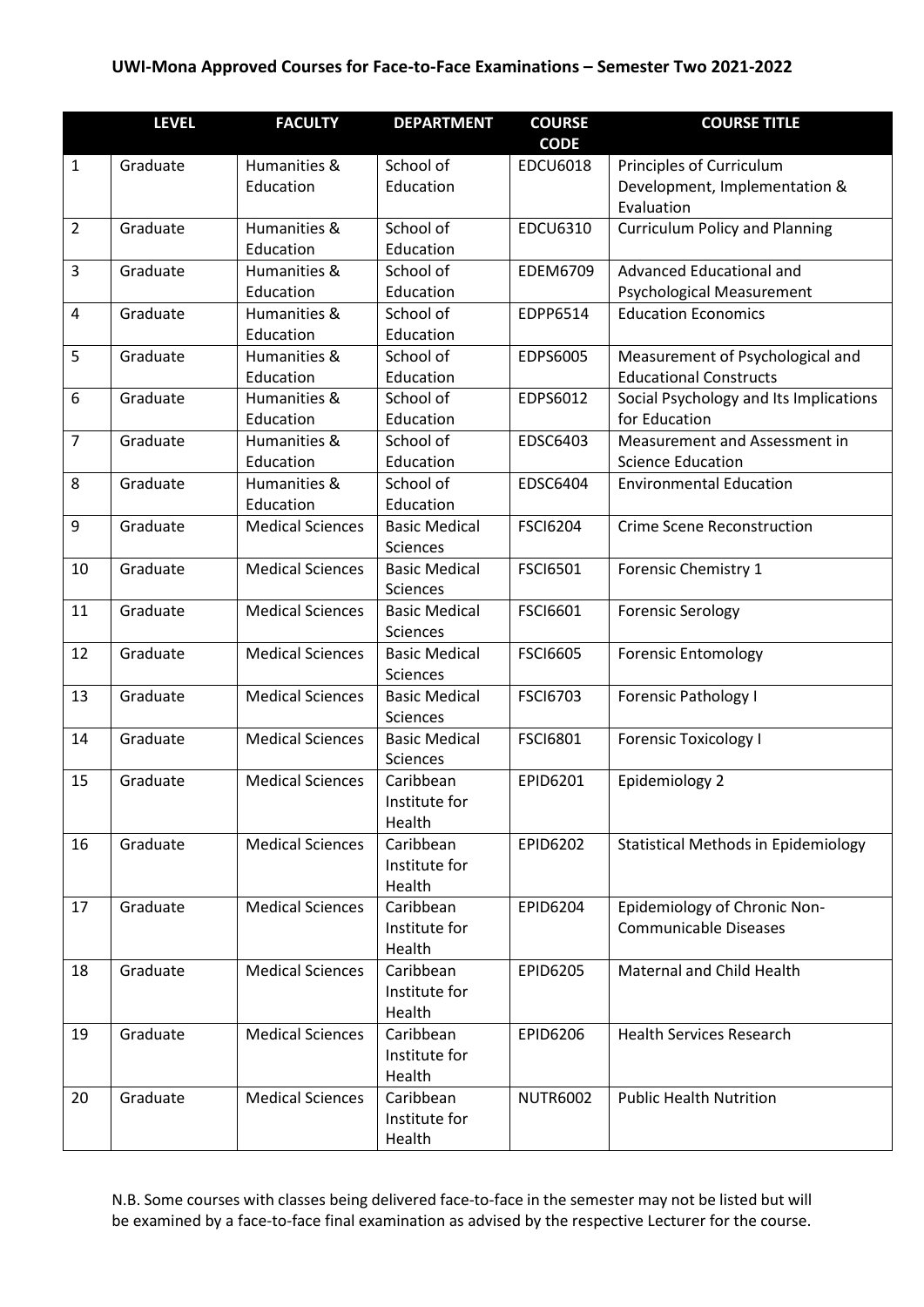| 21 | Graduate | <b>Medical Sciences</b>   | Caribbean<br>Institute for<br>Health    | <b>NUTR6102</b> | <b>Clinical Nutrition</b>                                                                        |
|----|----------|---------------------------|-----------------------------------------|-----------------|--------------------------------------------------------------------------------------------------|
| 22 | Graduate | <b>Medical Sciences</b>   | Community<br>Health &<br>Psychiatry     | <b>FMMS6001</b> | <b>Written Examination</b>                                                                       |
| 23 | Graduate | <b>Medical Sciences</b>   | Community<br>Health &<br>Psychiatry     | <b>FMMS6003</b> | <b>Written Examination</b>                                                                       |
| 24 | Graduate | <b>Medical Sciences</b>   | Community<br>Health &<br>Psychiatry     | PUBH9013        | Year Two Comprehensive Exam                                                                      |
| 25 | Graduate | <b>Medical Sciences</b>   | Medicine                                | APAT7215        | DM Anatomical Pathology Part I                                                                   |
| 26 | Graduate | <b>Medical Sciences</b>   | Medicine                                | APAT7216        | DM Anatomical Pathology Part II                                                                  |
| 27 | Graduate | <b>Medical Sciences</b>   | Medicine                                | <b>EMME7647</b> | DM Emergency Medicine Part II                                                                    |
| 28 | Graduate | <b>Medical Sciences</b>   | Medicine                                | <b>HEMO7223</b> | DM Haematology & Medical Oncology<br>Part II                                                     |
| 29 | Graduate | <b>Medical Sciences</b>   | Medicine                                | <b>OBGY7630</b> | DM Obstetrics and Gynaecology Part I                                                             |
| 30 | Graduate | <b>Medical Sciences</b>   | Medicine                                | <b>OBGY7635</b> | DM Obstetrics and Gynaecology Part<br>Ш                                                          |
| 31 | Graduate | <b>Medical Sciences</b>   | Microbiology                            | <b>MICR5204</b> | Prevention of Healthcare Infections<br>associated with Devices and In<br><b>Specialist Areas</b> |
| 32 | Graduate | <b>Medical Sciences</b>   | Mona Ageing &<br><b>Wellness Centre</b> | <b>GERI6222</b> | <b>Geriatrics Clinical Examination</b>                                                           |
| 33 | Graduate | <b>Medical Sciences</b>   | Physical Therapy                        | <b>PHTH6005</b> | Physical Therapy for Acute and<br><b>Chronic Multisystem Conditions</b>                          |
| 34 | Graduate | <b>Medical Sciences</b>   | Physical Therapy                        | <b>PHTH6006</b> | Musculoskeletal-Differential<br>Diagnosis                                                        |
| 35 | Graduate | <b>Medical Sciences</b>   | <b>Physical Therapy</b>                 | <b>PHTH6007</b> | Technology in Rehabilitation                                                                     |
| 36 | Graduate | <b>Medical Sciences</b>   | Physical Therapy                        | <b>PHTH6008</b> | <b>Contemporary Physical Therapy</b><br><b>Issues Seminar</b>                                    |
| 37 | Graduate | <b>Medical Sciences</b>   | UWI School of<br><b>Nursing</b>         | <b>NURS6102</b> | Psycho-Pathology for Advanced<br><b>Nursing Practice</b>                                         |
| 38 | Graduate | <b>Medical Sciences</b>   | UWI School of<br><b>Nursing</b>         | <b>NURS6703</b> | Practice Issues in Managing<br>Nursing/Health Care Delivery Systems                              |
| 39 | Graduate | <b>Medical Sciences</b>   | UWI School of<br><b>Nursing</b>         | <b>NURS6704</b> | Human Resource Management in<br>Nursing/Health Administration                                    |
| 40 | Graduate | <b>Medical Sciences</b>   | UWI School of<br><b>Nursing</b>         | <b>NURS6902</b> | <b>Special Pharmacology</b>                                                                      |
| 41 | Graduate | Science and<br>Technology | Chemistry                               | FAPT6104        | Meat, Poultry and Seafood Processing                                                             |
| 42 | Graduate | Science and<br>Technology | Chemistry                               | FAPT6105        | Fruits, Vegetables, Root Crops and<br><b>Tubers Processing</b>                                   |
| 43 | Graduate | Science and<br>Technology | Chemistry                               | FAPT6201        | Food Safety and Quality Standards                                                                |
| 44 | Graduate | Science and<br>Technology | Chemistry                               | FAPT6302        | <b>Product Development</b>                                                                       |
| 45 | Graduate | Science and<br>Technology | Chemistry                               | FAPT6401        | Agri-Business Management                                                                         |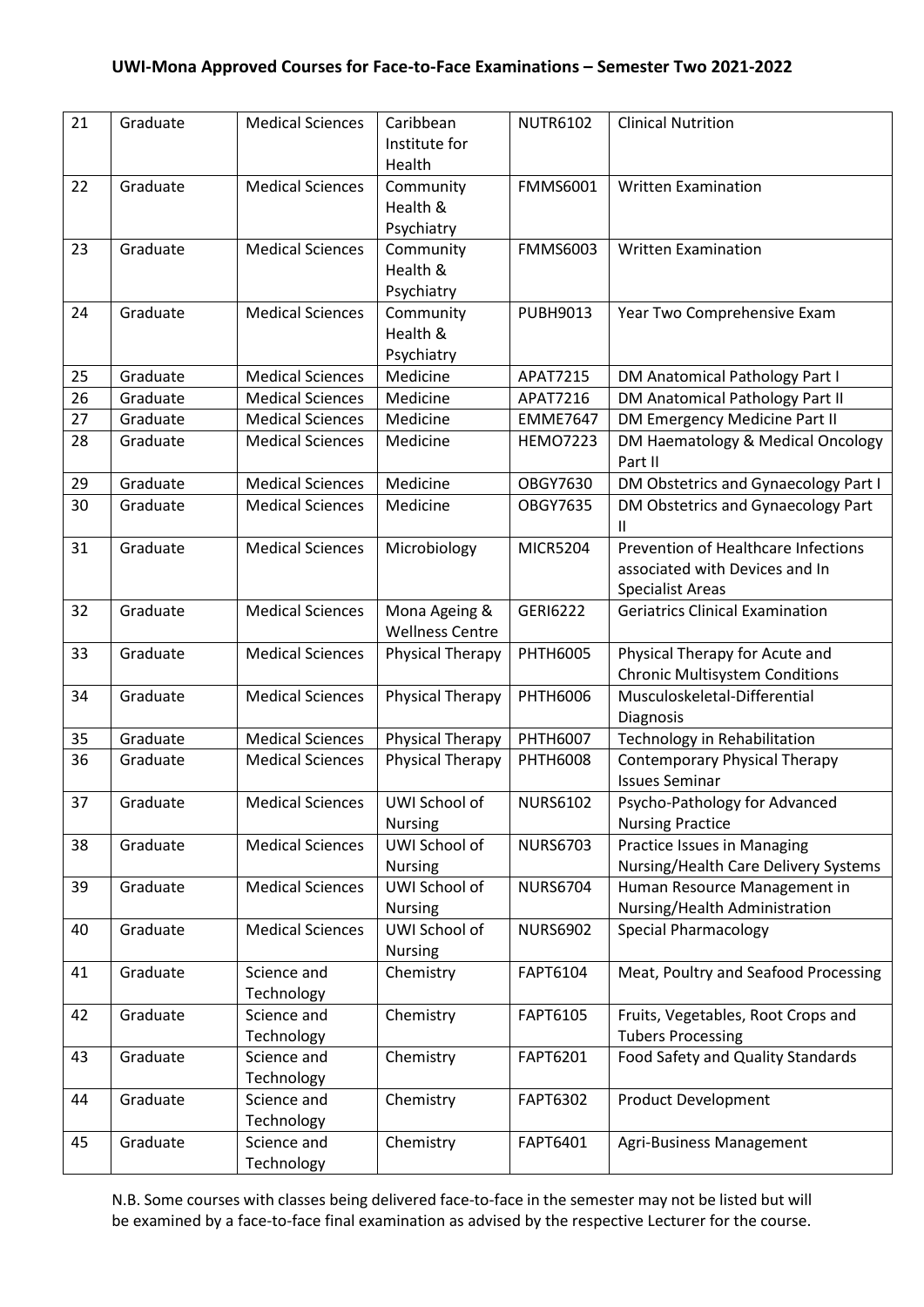| 46 | Graduate | Science and<br>Technology | Chemistry     | <b>OESH6030</b> | Advanced Topics in OESH - B                |
|----|----------|---------------------------|---------------|-----------------|--------------------------------------------|
| 47 | Graduate | Science and               | Chemistry     | <b>OESH6040</b> | <b>Advanced OESH Management</b>            |
|    |          | Technology                |               |                 | Systems                                    |
| 48 | Graduate | Science and               | Computing     | <b>COMP4217</b> | <b>Introduction to Database Principles</b> |
|    |          | Technology                |               |                 |                                            |
| 49 | Graduate | Science and               | Computing     | COMP5110        | Introduction to Software Engineering       |
|    |          | Technology                |               |                 |                                            |
| 50 | Graduate | Science and               | Computing     | <b>COMP5741</b> | <b>Business Intelligence</b>               |
|    |          | Technology                |               |                 |                                            |
| 51 | Graduate | Science and               | Life Sciences | AGLS6003        | <b>Tropical Livestock Develop</b>          |
|    |          | Technology                |               |                 |                                            |
| 52 | Graduate | Science and               | Life Sciences | <b>BIOL6001</b> | <b>Research Methods for Biologists</b>     |
|    |          | Technology                |               |                 |                                            |
| 53 | Graduate | Science and               | Life Sciences | <b>BIOL6102</b> | Standards and Risk Mgmt.                   |
|    |          | Technology                |               |                 |                                            |
| 54 | Graduate | Science and               | Life Sciences | <b>BIOL6104</b> | <b>Advanced Crop Production</b>            |
|    |          | Technology                |               |                 | Technologies                               |
| 55 | Graduate | Science and               | Mathematics   | <b>MATH6625</b> | Measure and Integration                    |
|    |          | Technology                |               |                 |                                            |
| 56 | Graduate | Science and               | Mathematics   | <b>MATH6635</b> | <b>Complex Analysis and Applications</b>   |
|    |          | Technology                |               |                 |                                            |
| 57 | Graduate | Science and               | Physics       | MGMT6139        | Leadership & Organizational                |
|    |          | Technology                |               |                 | Behaviour                                  |
| 58 | Graduate | Science and               | Physics       | <b>RNEM6010</b> | <b>Energy Economics</b>                    |
|    |          | Technology                |               |                 |                                            |
| 59 | Graduate | <b>Social Sciences</b>    | Economics     | <b>ECON6026</b> | <b>Econometrics II</b>                     |
| 60 | Graduate | <b>Social Sciences</b>    | Economics     | <b>ECON6031</b> | Microeconomic Theory II                    |
| 61 | Graduate | <b>Social Sciences</b>    | Economics     | <b>ECON6050</b> | <b>Game Theory II</b>                      |
| 62 | Graduate | <b>Social Sciences</b>    | Economics     | <b>ECON6052</b> | <b>Industrial Organisation II</b>          |
| 63 | Graduate | <b>Social Sciences</b>    | Government    | GOVT6066        | The Law and Politics of the Sea            |
| 64 | Graduate | <b>Social Sciences</b>    | Government    | GOVT6073        | International Economic Law                 |
| 65 | Graduate | <b>Social Sciences</b>    | <b>MSBM</b>   | ACCT6101        | Accounting Research & Related              |
|    |          |                           |               |                 | Theory                                     |
| 66 | Graduate | Social Sciences           | <b>MSBM</b>   | ACCT6104        | Auditing                                   |
| 67 | Graduate | <b>Social Sciences</b>    | <b>MSBM</b>   | MGMT6018        | Marketing                                  |
| 68 | Graduate | Social Sciences           | <b>MSBM</b>   | MGMT6019        | Finance                                    |
| 69 | Graduate | <b>Social Sciences</b>    | <b>MSBM</b>   | <b>MGMT6020</b> | <b>Decision Models for Managers</b>        |
| 70 | Graduate | <b>Social Sciences</b>    | <b>MSBM</b>   | MGMT6021        | <b>Production &amp; Operations</b>         |
|    |          |                           |               |                 | Management                                 |
| 71 | Graduate | Social Sciences           | <b>MSBM</b>   | MGMT6024        | IT Project Management                      |
| 72 | Graduate | Social Sciences           | <b>MSBM</b>   | MGMT6031        | Project                                    |
| 73 | Graduate | Social Sciences           | <b>MSBM</b>   | MGMT6100        | <b>Management Information Systems</b>      |
| 74 | Graduate | <b>Social Sciences</b>    | <b>MSBM</b>   | MISY6113        | <b>Decision Support Systems</b>            |
| 75 | Graduate | Social Sciences           | <b>MSBM</b>   | MISY6116        | <b>IT Governance and Policies</b>          |
| 76 | Graduate | <b>Social Sciences</b>    | <b>MSBM</b>   | MISY6117        | <b>IT Project Management</b>               |
| 77 | Graduate | Social Sciences           | <b>MSBM</b>   | MISY6118        | <b>IT Security</b>                         |
| 78 | Graduate | Social Sciences           | <b>MSBM</b>   | MISY6119        | Communication & Special and                |
|    |          |                           |               |                 | <b>Emerging Topics in MIS</b>              |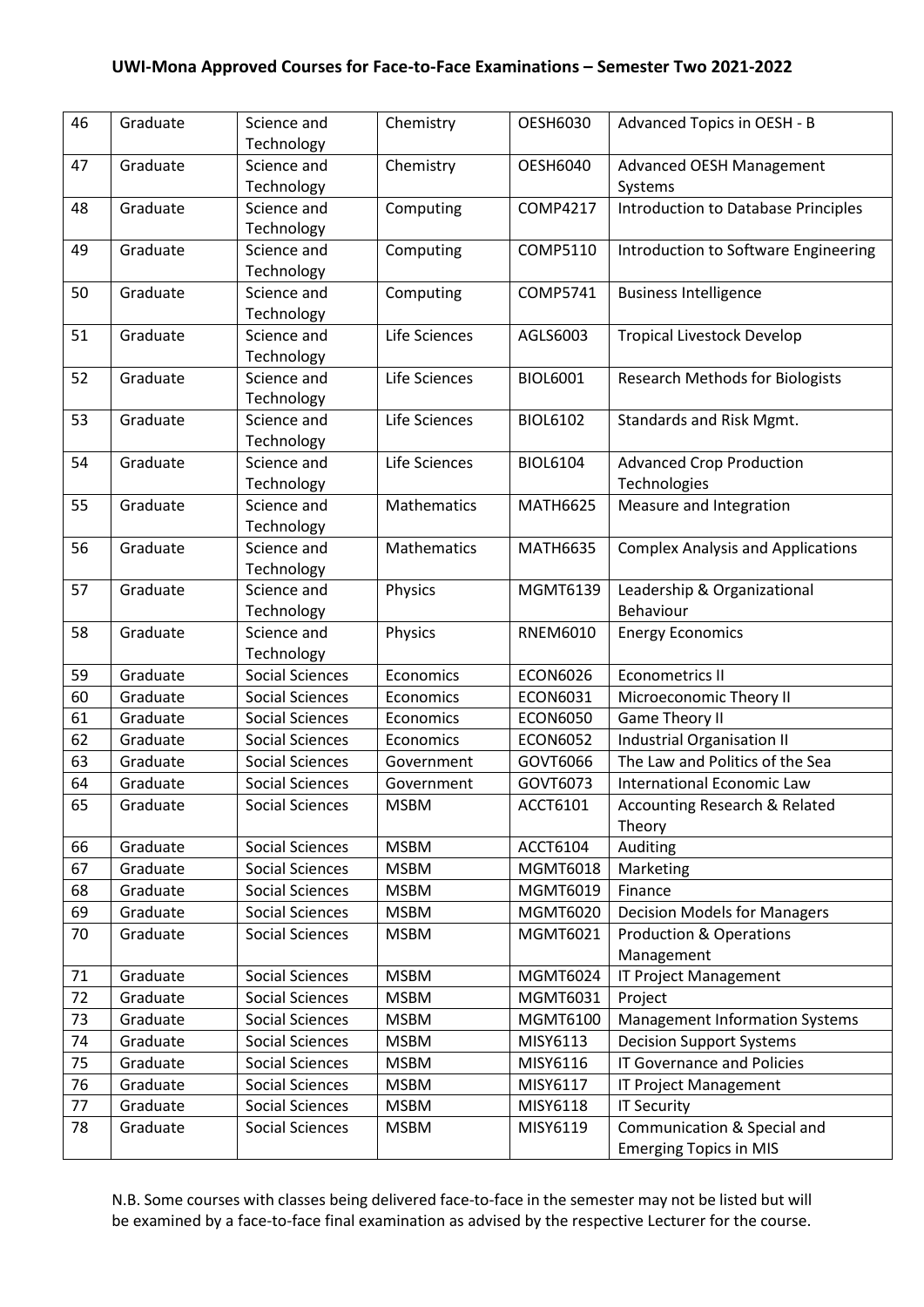| 79  | Graduate      | <b>Social Sciences</b> | <b>MSBM</b> | <b>NSSS6005</b> | <b>International Relations and National</b>               |
|-----|---------------|------------------------|-------------|-----------------|-----------------------------------------------------------|
|     |               |                        |             |                 | <b>Security Issues</b>                                    |
| 80  | Graduate      | <b>Social Sciences</b> | <b>MSBM</b> | <b>NSSS6007</b> | Security and Defence Economics                            |
| 81  | Graduate      | <b>Social Sciences</b> | <b>MSBM</b> | SBCO6070        | <b>Marketing for Managers</b>                             |
| 82  | Graduate      | <b>Social Sciences</b> | <b>MSBM</b> | SBCO6110        | Financial & Managerial Accounting                         |
| 83  | Graduate      | <b>Social Sciences</b> | <b>MSBM</b> | SBCO6130        | <b>Economics for Managers</b>                             |
| 84  | Graduate      | <b>Social Sciences</b> | <b>MSBM</b> | SBCO6160        | <b>Operations Management</b>                              |
| 85  | Graduate      | <b>Social Sciences</b> | <b>MSBM</b> | SBCO6165        | <b>Global Supply Chain Management</b>                     |
| 86  | Graduate      | <b>Social Sciences</b> | <b>MSBM</b> | SBCO6170        | <b>Business Analytics</b>                                 |
| 87  | Graduate      | <b>Social Sciences</b> | <b>MSBM</b> | SBCO6520        | <b>Quantitative Methods and Statistical</b><br>Techniques |
| 88  | Graduate      | <b>Social Sciences</b> | <b>MSBM</b> | SBFI6010        | <b>Investment Analysis &amp; Portfolio</b><br>Management  |
| 89  | Graduate      | <b>Social Sciences</b> | <b>MSBM</b> | SBFI6020        | <b>Advanced Corporate Finance</b>                         |
| 90  | Graduate      | <b>Social Sciences</b> | <b>MSBM</b> | SBFI6030        | <b>International Monetary Economics &amp;</b>             |
|     |               |                        |             |                 | Finance                                                   |
| 91  | Graduate      | <b>Social Sciences</b> | <b>MSBM</b> | <b>SBFI6050</b> | Theory of Finance                                         |
| 92  | Graduate      | <b>Social Sciences</b> | <b>MSBM</b> | SBHR6020        | <b>Industrial Relations &amp; Negotiations</b>            |
|     |               |                        |             |                 | <b>Strategies</b>                                         |
| 93  | Graduate      | <b>Social Sciences</b> | <b>MSBM</b> | <b>SBHR6050</b> | Human Resource Information Systems                        |
|     |               |                        |             |                 | and Analytics                                             |
| 94  | Graduate      | <b>Social Sciences</b> | <b>MSBM</b> | SBMA6010        | Market Research                                           |
| 95  | Graduate      | <b>Social Sciences</b> | <b>MSBM</b> | SBMA6020        | <b>Consumer Behaviour</b>                                 |
| 96  | Graduate      | <b>Social Sciences</b> | <b>MSBM</b> | <b>SBMA6055</b> | <b>Marketing Analytics &amp; Modelling</b>                |
| 97  | Graduate      | <b>Social Sciences</b> | <b>MSBM</b> | SBMI6040        | <b>Enterprise Data Management</b>                         |
| 98  | Graduate      | <b>Social Sciences</b> | <b>MSBM</b> | SBMI6050        | <b>Business Systems Engineering</b>                       |
| 99  | Graduate      | <b>Social Sciences</b> | <b>MSBM</b> | SBRM6010        | Risk Management In The Business                           |
| 100 | Graduate      | <b>Social Sciences</b> | <b>MSBM</b> | SBRM6020        | Corporate Finance                                         |
| 101 | Graduate      | <b>Social Sciences</b> | <b>MSBM</b> | SBRM6040        | <b>Economics of Enterprise Risk</b>                       |
|     |               |                        |             |                 | Management                                                |
| 102 | Graduate      | <b>Social Sciences</b> | <b>MSBM</b> | SBRM6060        | Ethical, Legal & Regulatory                               |
|     |               |                        |             |                 | Framework For Enterprise Risk                             |
|     |               |                        |             |                 | Management                                                |
| 103 | Graduate      | <b>Social Sciences</b> | SPSW        | <b>HRNM6401</b> | <b>Statistics for Human Resource</b>                      |
|     |               |                        |             |                 | <b>Development Practitioners</b>                          |
| 104 | Graduate      | <b>Social Sciences</b> | SPSW        | <b>HRNM6402</b> | Research Methods for Human                                |
|     |               |                        |             |                 | <b>Resource Development Practioners</b>                   |
| 105 | Graduate      | <b>Social Sciences</b> | SPSW        | <b>HRNM6603</b> | Job Analysis & Strategic                                  |
|     |               |                        |             |                 | <b>Organisational Staffing</b>                            |
| 106 | Graduate      | <b>Social Sciences</b> | SPSW        | <b>HRNM6701</b> | The Theory & Practice of Industrial                       |
|     |               |                        |             |                 | Relations, Conflict Resolution &                          |
|     |               |                        |             |                 | Negotiation                                               |
| 107 | Graduate      | <b>Social Sciences</b> | SPSW        | <b>HRNM7004</b> | <b>Comprehensive Examination</b>                          |
| 108 | Graduate      | <b>Social Sciences</b> | SPSW        | PSYC6019        | <b>Issues of Human Development</b>                        |
| 109 | Graduate      | Social Sciences        | SPSW        | PSYC6029        | Comprehensive Exam                                        |
| 110 | Graduate      | <b>Social Sciences</b> | SPSW        | SOCI6103        | Social Policy and Administration II                       |
| 111 | Undergraduate | Engineering            | Mona        | <b>BMNG1210</b> | Introduction to Biomedical                                |
|     |               |                        | Engineering |                 | Engineering                                               |
| 112 | Undergraduate | Engineering            | Mona        | <b>CENG1204</b> | <b>Civil Engineering Geomatics</b>                        |
|     |               |                        | Engineering |                 |                                                           |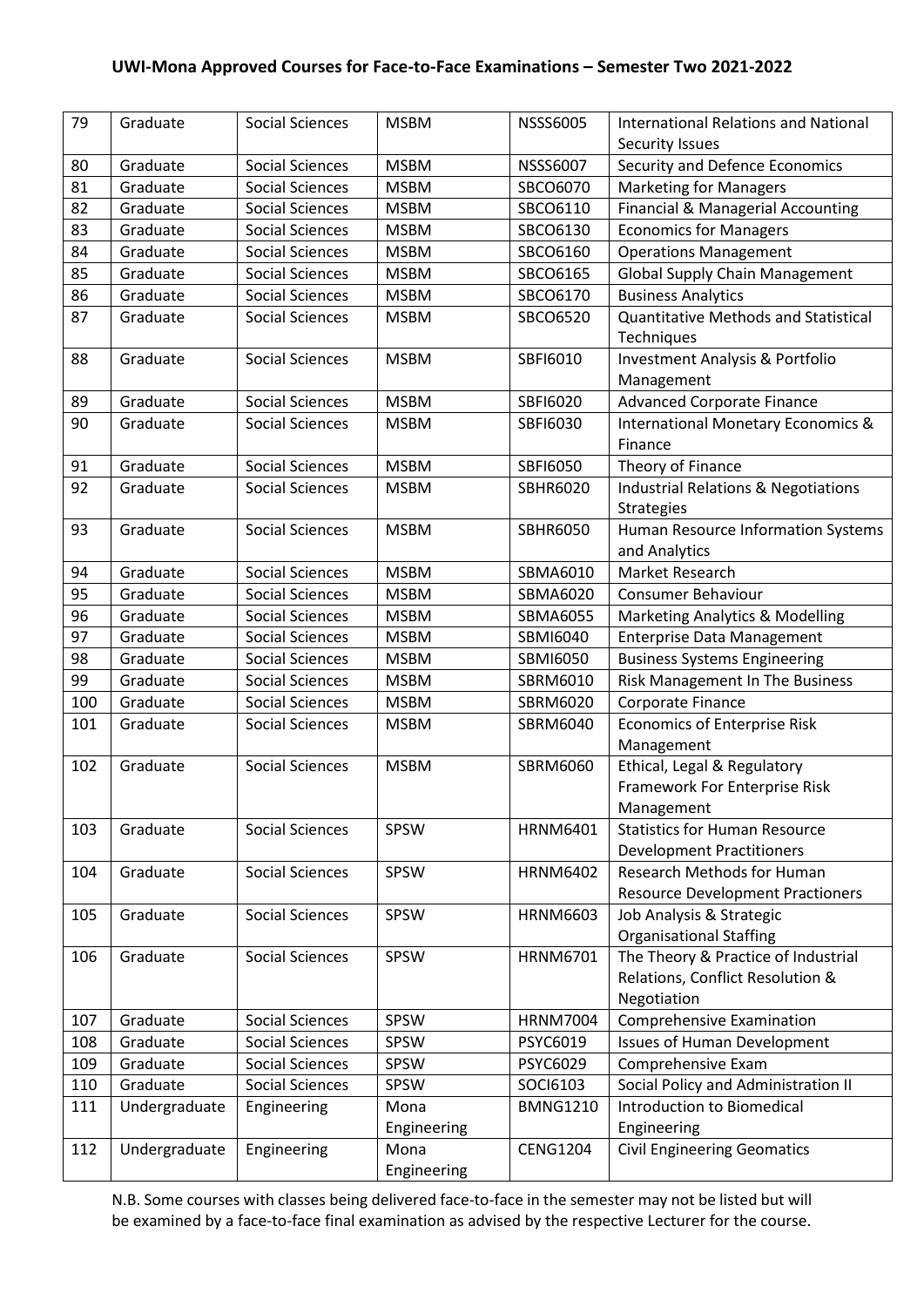| 113 | Undergraduate | Engineering               | Mona<br>Engineering                         | <b>CVNG1000</b> | <b>Mechanics of Solids</b>                                                       |
|-----|---------------|---------------------------|---------------------------------------------|-----------------|----------------------------------------------------------------------------------|
| 114 | Undergraduate | Engineering               | Mona<br>Engineering                         | <b>CVNG1001</b> | <b>Mechanics of Fluids I</b>                                                     |
| 115 | Undergraduate | Engineering               | Mona<br>Engineering                         | <b>CVNG2009</b> | Soil Mechanics II                                                                |
| 116 | Undergraduate | Engineering               | Mona<br>Engineering                         | <b>CVNG3001</b> | <b>Structural Engineering</b>                                                    |
| 117 | Undergraduate | Engineering               | Mona<br>Engineering                         | <b>CVNG3008</b> | <b>Environmental Engineering II</b>                                              |
| 118 | Undergraduate | Engineering               | Mona<br>Engineering                         | <b>CVNG3010</b> | <b>Transportation Engineering</b>                                                |
| 119 | Undergraduate | Engineering               | Mona<br>Engineering                         | <b>CVNG3011</b> | Pavement Design and Management                                                   |
| 120 | Undergraduate | Engineering               | Mona<br>Engineering                         | <b>CVNG3013</b> | <b>Coastal Engineering</b>                                                       |
| 121 | Undergraduate | Engineering               | Mona<br>Engineering                         | ECSE1207        | Computer Architecture and<br>Organisation                                        |
| 122 | Undergraduate | Engineering               | Mona<br>Engineering                         | ECSE2104        | Microprocessors and Embedded<br>Systems                                          |
| 123 | Undergraduate | Engineering               | Mona<br>Engineering                         | <b>ECSE2202</b> | Analogue Circuits and<br>Instrumentation                                         |
| 124 | Undergraduate | Engineering               | Mona<br>Engineering                         | <b>ECSE2208</b> | Analog and Digital Communication<br>Systems                                      |
| 125 | Undergraduate | Engineering               | Mona<br>Engineering                         | <b>ECSE2209</b> | <b>Control Systems Engineering</b>                                               |
| 126 | Undergraduate | Engineering               | Mona<br>Engineering                         | <b>ECSE3038</b> | <b>Engineering Internet of Things</b><br>Systems                                 |
| 127 | Undergraduate | Engineering               | Mona<br>Engineering                         | <b>ELNG3050</b> | <b>Wireless Broadband Networks</b>                                               |
| 128 | Undergraduate | Engineering               | Mona<br>Engineering                         | <b>ENGM2210</b> | <b>Engineering Electromagnetics</b>                                              |
| 129 | Undergraduate | Engineering               | Mona<br>Engineering                         | <b>ENGM2280</b> | <b>Probability and Statistical Systems</b>                                       |
| 130 | Undergraduate | Engineering               | Mona<br>Engineering                         | <b>EPNG3012</b> | <b>Cryogenic Engineering</b>                                                     |
| 131 | Undergraduate | Humanities &<br>Education | Institute of<br>Caribbean<br><b>Studies</b> | <b>CLTR3607</b> | Producing Culture II: Managing Events<br>in the Cultural and Creative Industries |
| 132 | Undergraduate | Humanities &<br>Education | Institute of<br>Caribbean<br><b>Studies</b> | <b>MUSC3300</b> | Bob Marley and His Music                                                         |
| 133 | Undergraduate | Humanities &<br>Education | Modern<br>Languages &<br>Literatures        | FREN0101        | Beginners' French I                                                              |
| 134 | Undergraduate | Humanities &<br>Education | Modern<br>Languages &<br>Literatures        | FREN1000        | Intermediate French                                                              |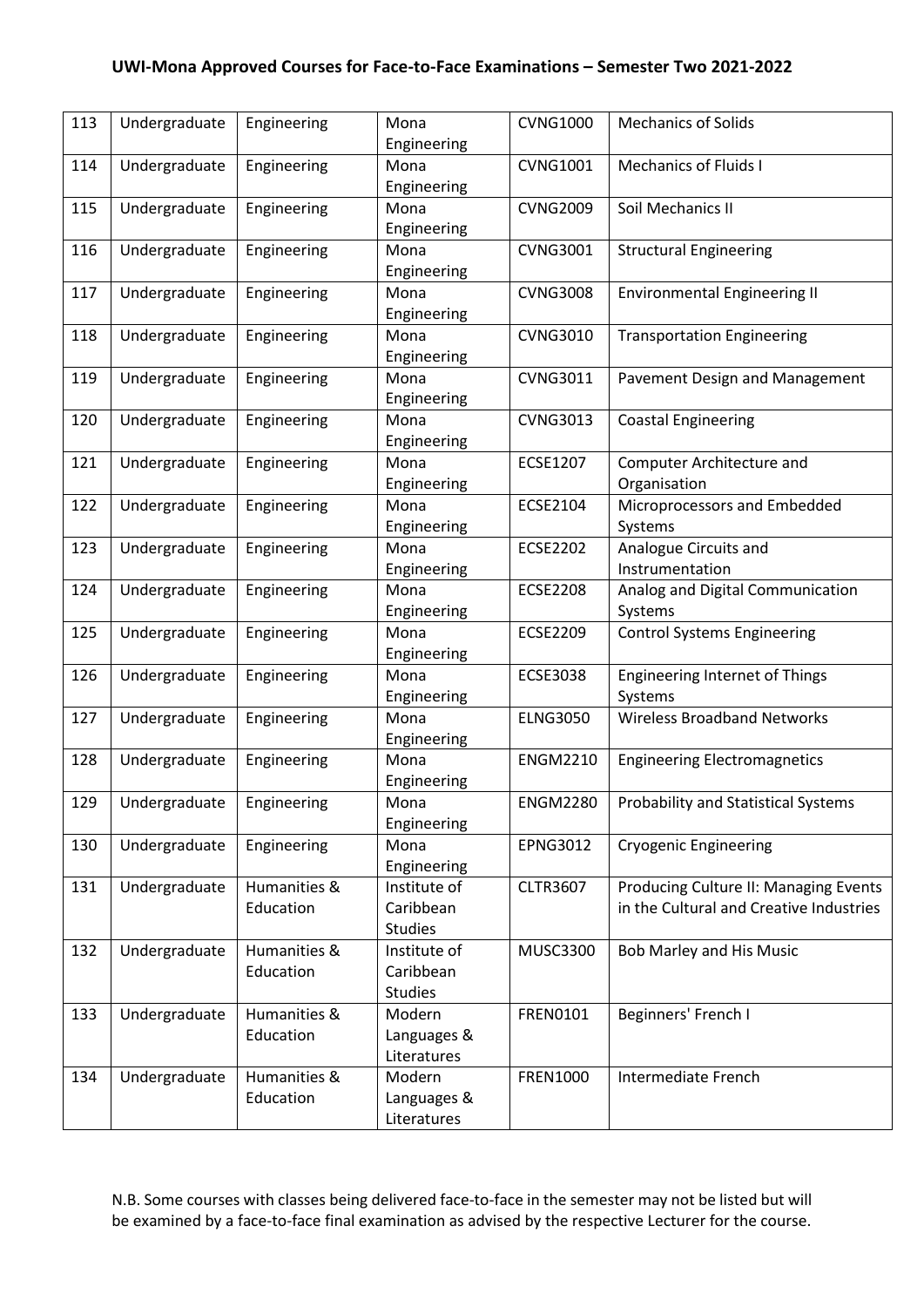| 135 | Undergraduate | Humanities &              | Modern                 | FREN1010        | Intermediate French II                     |
|-----|---------------|---------------------------|------------------------|-----------------|--------------------------------------------|
|     |               | Education                 | Languages &            |                 |                                            |
|     |               |                           | Literatures            |                 |                                            |
| 136 | Undergraduate | Humanities &              | Modern                 | SPAN1402        | Introduction to Spanish American           |
|     |               | Education                 | Languages &            |                 | Literature                                 |
|     |               |                           | Literatures            |                 |                                            |
| 137 | Undergraduate | Humanities &              | Modern                 | SPAN2705        | Literature of the Spanish Caribbean        |
|     |               | Education                 | Languages &            |                 |                                            |
|     |               |                           | Literatures            |                 |                                            |
| 138 | Undergraduate | Humanities &              | Modern                 | SPAN3002        | Spanish Language IIIB                      |
|     |               | Education                 | Languages &            |                 |                                            |
|     |               |                           | Literatures            |                 |                                            |
| 139 | Undergraduate | Humanities &              | School of              | <b>EDMC2201</b> | <b>Introductory Calculus</b>               |
|     |               | Education                 | Education              |                 |                                            |
| 140 | Undergraduate | Humanities &              | School of              | <b>EDMC2203</b> | Analytical Geometry and                    |
|     |               | Education                 | Education              |                 | Trigonometry                               |
| 141 | Undergraduate | Humanities &              | School of              | <b>EDMC3020</b> | Calculus II                                |
|     |               | Education                 | Education              |                 |                                            |
| 142 | Undergraduate | Humanities &              | School of              | <b>EDMC3201</b> | Linear Algebra                             |
|     |               | Education                 | Education              |                 |                                            |
| 143 | Undergraduate | Humanities &              | School of              | <b>EDMC3204</b> | Abstract Algebra                           |
| 144 |               | Education<br>Humanities & | Education<br>School of | <b>EDME2204</b> | <b>Discrete Mathematics</b>                |
|     | Undergraduate | Education                 | Education              |                 |                                            |
| 145 | Undergraduate | Humanities &              | School of              | <b>EDTK2025</b> | <b>Introduction To Computer Technology</b> |
|     |               | Education                 | Education              |                 | in Education                               |
| 146 | Undergraduate | Humanities &              | Theology               | <b>THEO1002</b> | <b>Introduction To New Testament</b>       |
|     |               | Education                 |                        |                 | Literature                                 |
| 147 | Undergraduate | Humanities &              | Theology               | <b>THEO1205</b> | Introduction to Psychology                 |
|     |               | Education                 |                        |                 |                                            |
| 148 | Undergraduate | Humanities &              | Theology               | <b>THEO1404</b> | History Of Western Philosophy 1            |
|     |               | Education                 |                        |                 |                                            |
| 149 | Undergraduate | Humanities &              | Theology               | <b>THEO2121</b> | Theology of the Early Church Fathers       |
|     |               | Education                 |                        |                 |                                            |
| 150 | Undergraduate | Humanities &              | Theology               | <b>THEO2401</b> | Philosophy of Religion                     |
|     |               | Education                 |                        |                 |                                            |
| 151 | Undergraduate | Law                       | Law                    | LAW3010         | <b>Industrial Relations Law</b>            |
| 152 | Undergraduate | Law                       | Law                    | LAW3640         | Introduction to Offshore Law               |
| 153 | Undergraduate | <b>Medical Sciences</b>   | <b>Basic Medical</b>   | ANAT3109        | Introduction to Cell Culture               |
|     |               |                           | Sciences               |                 | Techniques                                 |
| 154 | Undergraduate | <b>Medical Sciences</b>   | <b>Basic Medical</b>   | <b>BIOT3114</b> | <b>Biotechnology II</b>                    |
|     |               |                           | Sciences               |                 |                                            |
| 155 | Undergraduate | <b>Medical Sciences</b>   | <b>Basic Medical</b>   | <b>PHAR2002</b> | Pharmacokinetics                           |
|     |               |                           | Sciences               |                 |                                            |
| 156 | Undergraduate | <b>Medical Sciences</b>   | <b>Basic Medical</b>   | <b>PHAR2012</b> | Pharmaceutics II with Lab                  |
|     |               |                           | Sciences               |                 |                                            |
| 157 | Undergraduate | <b>Medical Sciences</b>   | <b>Basic Medical</b>   | <b>PHAR2014</b> | Pathophysiology II                         |
|     |               |                           | Sciences               |                 |                                            |
| 158 | Undergraduate | <b>Medical Sciences</b>   | <b>Basic Medical</b>   | <b>PHAR3020</b> | <b>Biopharmaceutics and Clinical</b>       |
|     |               |                           | Sciences               |                 | Pharmacokinetics                           |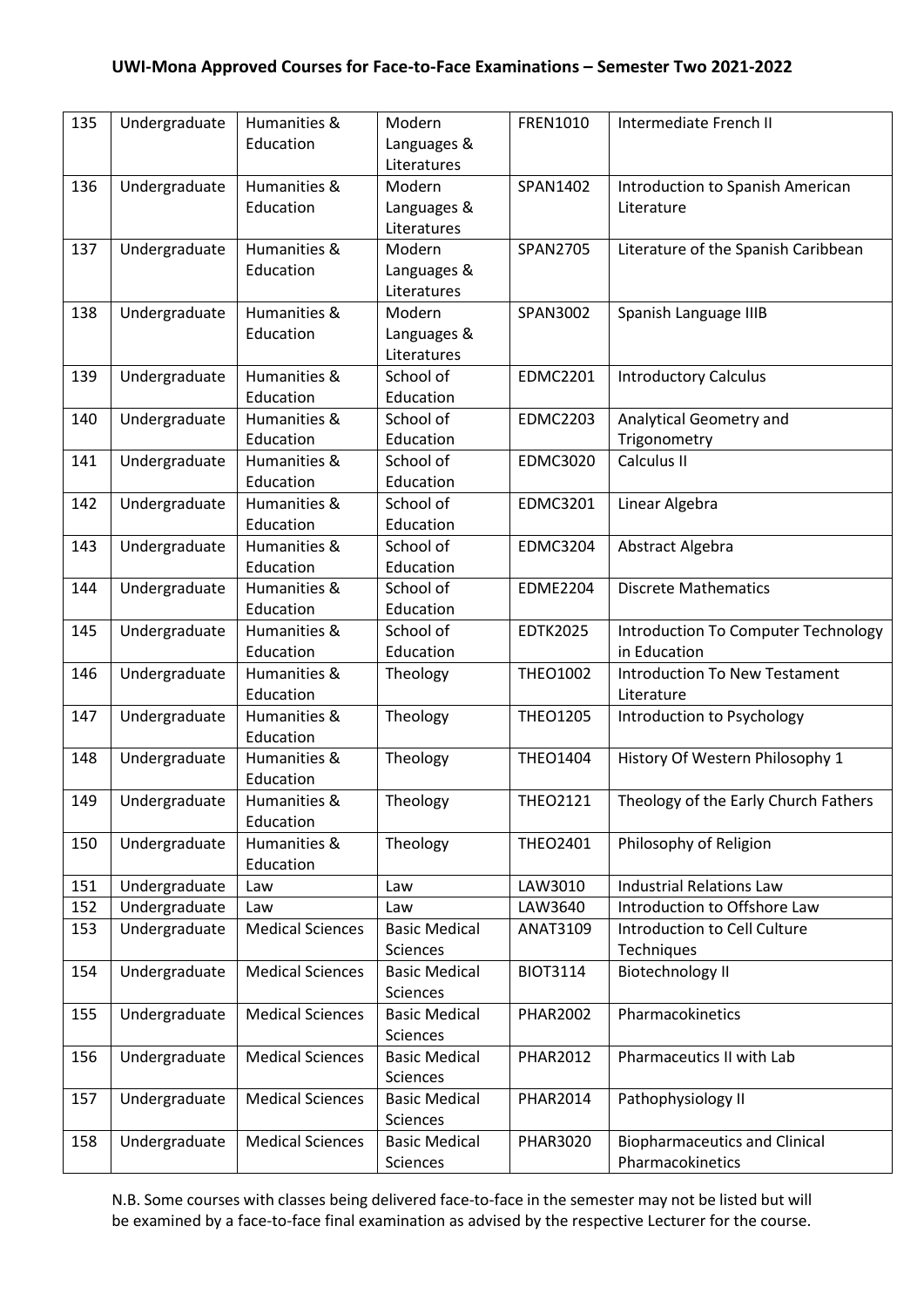| 159 | Undergraduate | <b>Medical Sciences</b> | <b>Basic Medical</b>    | <b>PHAR3022</b> | Pharmaceutical Sales & Marketing       |
|-----|---------------|-------------------------|-------------------------|-----------------|----------------------------------------|
|     |               |                         | <b>Sciences</b>         |                 |                                        |
| 160 | Undergraduate | <b>Medical Sciences</b> | <b>Basic Medical</b>    | <b>PHAR4012</b> | <b>Health Care</b>                     |
|     |               |                         | Sciences                |                 | Administration/Management II           |
| 161 | Undergraduate | <b>Medical Sciences</b> | Dentistry               | <b>DENT3009</b> | Occlusion                              |
| 162 | Undergraduate | <b>Medical Sciences</b> | Dentistry               | <b>DENT3011</b> | Diagnostic Imaging                     |
| 163 | Undergraduate | <b>Medical Sciences</b> | Dentistry               | <b>DENT3012</b> | <b>Dental Ethics</b>                   |
| 164 | Undergraduate | <b>Medical Sciences</b> | Dentistry               | <b>DENT3014</b> | <b>Removable Prosthodontics</b>        |
| 165 | Undergraduate | <b>Medical Sciences</b> | Dentistry               | <b>DENT3210</b> | <b>Amalgam Restorations</b>            |
| 166 | Undergraduate | <b>Medical Sciences</b> | Dentistry               | <b>DENT4102</b> | Dental Jurisprudence                   |
| 167 | Undergraduate | <b>Medical Sciences</b> | Dentistry               | <b>DENT4311</b> | <b>Forensic Dentistry</b>              |
| 168 | Undergraduate | <b>Medical Sciences</b> | Dentistry               | <b>DENT4410</b> | <b>Implant Prosthodontics</b>          |
| 169 | Undergraduate | <b>Medical Sciences</b> | Dentistry               | <b>DENT4411</b> | <b>Fixed Prosthodontics</b>            |
| 170 | Undergraduate | <b>Medical Sciences</b> | Dentistry               | <b>DENT4419</b> | Paedodontics                           |
| 171 | Undergraduate | <b>Medical Sciences</b> | Dentistry               | <b>DENT4422</b> | <b>Dental Practice Management</b>      |
| 172 | Undergraduate | <b>Medical Sciences</b> | Dentistry               | <b>DENT4502</b> | <b>Surgical Techniques</b>             |
| 173 | Undergraduate | <b>Medical Sciences</b> | Medicine                | MDSC3203        | <b>Aspects of Family Medicine</b>      |
| 174 | Undergraduate | <b>Medical Sciences</b> | Medicine                | <b>MDSC4004</b> | <b>Emergency Medicine Clerkship</b>    |
| 175 | Undergraduate | <b>Medical Sciences</b> | Medicine                | <b>MDSC4006</b> | Obstetrics & Gynaecology Clerkship     |
| 176 | Undergraduate | <b>Medical Sciences</b> | Medicine                | <b>MDSC4008</b> | Orthopaedics                           |
| 177 | Undergraduate | <b>Medical Sciences</b> | Medicine                | MDSC4011        | Psychiatry Clerkship                   |
| 178 | Undergraduate | <b>Medical Sciences</b> | Medicine                | <b>MDSC5001</b> | Child Health Clerkship                 |
| 179 | Undergraduate | <b>Medical Sciences</b> | Medicine                | <b>MDSC5005</b> | Surgery Clerkship                      |
| 180 | Undergraduate | <b>Medical Sciences</b> | <b>Physical Therapy</b> | PHTH1011        | <b>Basic Medical Sciences II</b>       |
| 181 | Undergraduate | <b>Medical Sciences</b> | <b>Physical Therapy</b> | PHTH1012        | <b>Basic Medical Sciences I</b>        |
| 182 | Undergraduate | <b>Medical Sciences</b> | Physical Therapy        | PHTH1110        | Medical Science I (Orthopaedics)       |
| 183 | Undergraduate | <b>Medical Sciences</b> | <b>Physical Therapy</b> | <b>PHTH2100</b> | <b>Medical Science 2</b>               |
| 184 | Undergraduate | <b>Medical Sciences</b> | <b>Physical Therapy</b> | <b>PHTH2211</b> | Lifespan                               |
| 185 | Undergraduate | <b>Medical Sciences</b> | <b>Physical Therapy</b> | <b>PHTH2242</b> | Cardiopulmonary Physical Therapy       |
| 186 | Undergraduate | <b>Medical Sciences</b> | <b>Physical Therapy</b> | <b>PHTH2244</b> | Electrotherapy                         |
| 187 | Undergraduate | <b>Medical Sciences</b> | Physical Therapy        | <b>PHTH2245</b> | Musculoskeletal Rehabilitation II -    |
|     |               |                         |                         |                 | Lower Quadrant                         |
| 188 | Undergraduate | <b>Medical Sciences</b> | Physical Therapy        | <b>PHTH3212</b> | Scientific Enquiry in Physical Therapy |
| 189 | Undergraduate | <b>Medical Sciences</b> | Physical Therapy        | <b>PHTH3310</b> | <b>Administration and Management</b>   |
| 190 | Undergraduate | <b>Medical Sciences</b> | Physical Therapy        | <b>PHTH3312</b> | Community-based Rehabilitation and     |
|     |               |                         |                         |                 | <b>Community Medicine</b>              |
| 191 | Undergraduate | <b>Medical Sciences</b> | Physical Therapy        | <b>PHTH3320</b> | Orthotics                              |
| 192 | Undergraduate | <b>Medical Sciences</b> | <b>SMRT</b>             | DIMA1001        | Anatomy & Physiology                   |
| 193 | Undergraduate | <b>Medical Sciences</b> | <b>SMRT</b>             | <b>DIMA1002</b> | <b>General Physics</b>                 |
| 194 | Undergraduate | <b>Medical Sciences</b> | <b>SMRT</b>             | DIMA1006        | <b>Patient Management</b>              |
| 195 | Undergraduate | <b>Medical Sciences</b> | <b>SMRT</b>             | DIMA1008        | Principles of Radiographic Exposure    |
| 196 | Undergraduate | <b>Medical Sciences</b> | <b>SMRT</b>             | DIMA1009        | Psychology                             |
| 197 | Undergraduate | <b>Medical Sciences</b> | <b>SMRT</b>             | DIMA1010        | <b>Radiation Physics</b>               |
| 198 | Undergraduate | <b>Medical Sciences</b> | <b>SMRT</b>             | <b>DIMA2005</b> | <b>General Physics</b>                 |
| 199 | Undergraduate | <b>Medical Sciences</b> | <b>SMRT</b>             | <b>DIMA2008</b> | Radiographic Equipment &               |
|     |               |                         |                         |                 | Maintenance                            |
| 200 | Undergraduate | <b>Medical Sciences</b> | <b>SMRT</b>             | DIMA3003        | <b>Health Care Management</b>          |
| 201 | Undergraduate | <b>Medical Sciences</b> | <b>SMRT</b>             | DIMA3005        | Radiographic Equipment &               |
|     |               |                         |                         |                 | Maintenance                            |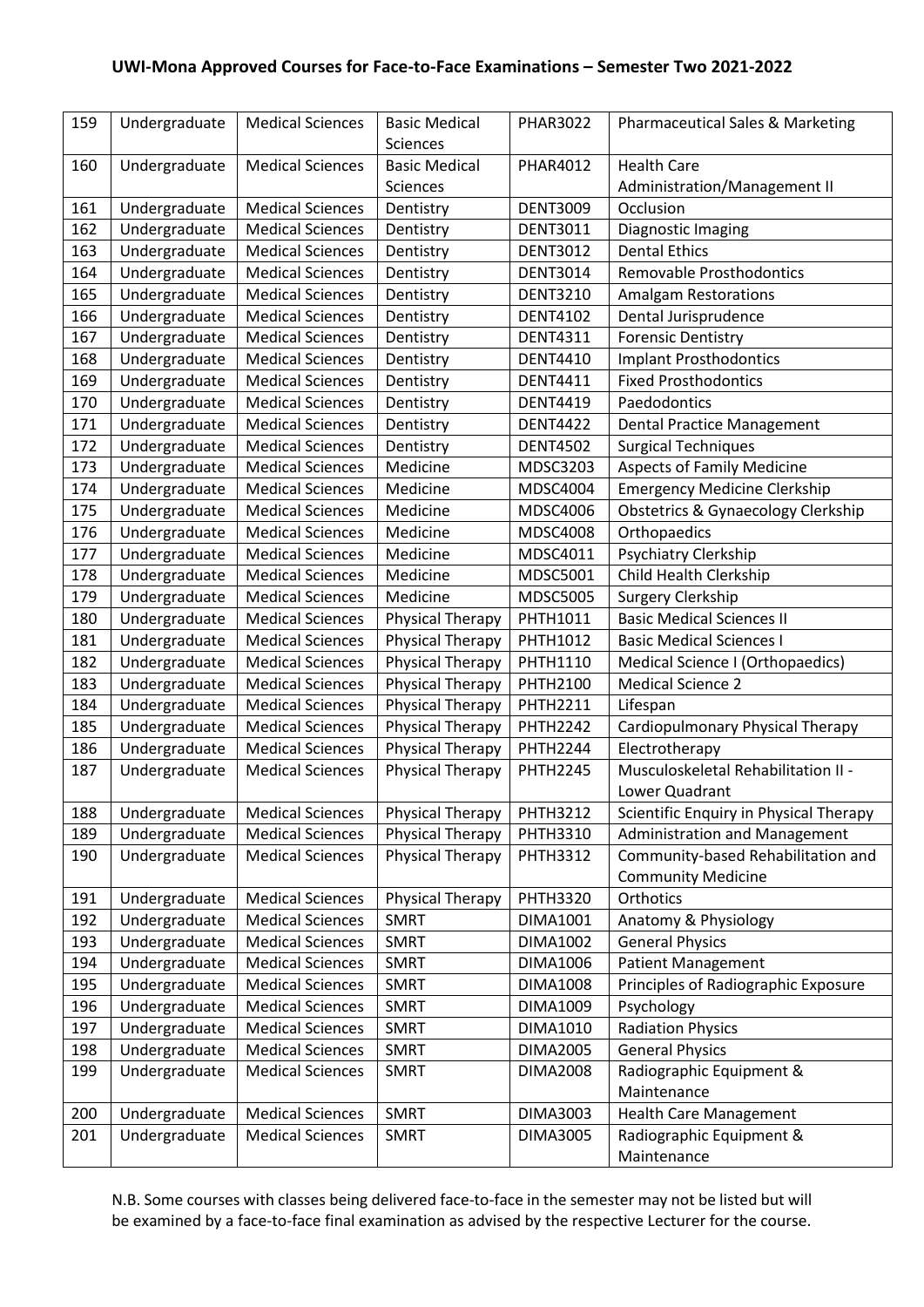| 202 | Undergraduate | <b>Medical Sciences</b> | <b>SMRT</b>    | <b>DIMA3006</b> | Radiologic Imaging & Quality<br>Management |
|-----|---------------|-------------------------|----------------|-----------------|--------------------------------------------|
| 203 | Undergraduate | <b>Medical Sciences</b> | <b>SMRT</b>    | <b>DIMA3007</b> | Radiographic Positioning &<br>Procedures   |
| 204 | Undergraduate | <b>Medical Sciences</b> | <b>SMRT</b>    | <b>DIMA3008</b> | Radiological Pathology & Diagnosis         |
| 205 | Undergraduate | <b>Medical Sciences</b> | UWI School of  | <b>NURS3019</b> | <b>Community Health Nursing</b>            |
|     |               |                         | <b>Nursing</b> |                 |                                            |
| 206 | Undergraduate | Science and             | Chemistry      | CHEM2110        | Advanced Inorganic Chemistry A             |
|     |               | Technology              |                |                 |                                            |
| 207 | Undergraduate | Science and             | Chemistry      | CHEM3112        | The Inorganic Chemistry Of Biological      |
|     |               | Technology              |                |                 | Systems                                    |
| 208 | Undergraduate | Science and             | Chemistry      | CHEM3210        | <b>Organic Chemistry B</b>                 |
|     |               | Technology              |                |                 |                                            |
| 209 | Undergraduate | Science and             | Chemistry      | <b>CHEM3212</b> | <b>Natural Products Chemistry</b>          |
|     |               | Technology              |                |                 |                                            |
| 210 | Undergraduate | Science and             | Chemistry      | CHEM3310        | <b>Physical Chemistry B</b>                |
|     |               | Technology              |                |                 |                                            |
| 211 | Undergraduate | Science and             | Chemistry      | <b>CHEM3313</b> | <b>Topics in Advanced Physical</b>         |
|     |               | Technology              |                |                 | Chemistry                                  |
| 212 | Undergraduate | Science and             | Chemistry      | CHEM3403        | <b>Chemical Process Principles</b>         |
|     |               | Technology              |                |                 |                                            |
| 213 | Undergraduate | Science and             | Chemistry      | <b>CHEM3512</b> | Food Chemistry II                          |
|     |               | Technology              |                |                 |                                            |
| 214 | Undergraduate | Science and             | Chemistry      | <b>CHEM3513</b> | Food Safety and Quality Assurance          |
|     |               | Technology              |                |                 |                                            |
| 215 | Undergraduate | Science and             | Computing      | COMP1161        | Introduction to Object-Oriented            |
|     |               | Technology              |                |                 | Programming                                |
| 216 | Undergraduate | Science and             | Computing      | COMP2160        | <b>Object-Oriented Programming</b>         |
|     |               | Technology              |                |                 |                                            |
| 217 | Undergraduate | Science and             | Computing      | <b>COMP2171</b> | Object Oriented Design &                   |
|     |               | Technology              |                |                 | Implementation                             |
| 218 | Undergraduate | Science and             | Computing      | <b>COMP2211</b> | <b>Analysis of Algorithms</b>              |
|     |               | Technology              |                |                 |                                            |
| 219 | Undergraduate | Science and             | Computing      | COMP3161        | <b>Introduction to Database</b>            |
|     |               | Technology              |                |                 | <b>Management Systems</b>                  |
| 220 | Undergraduate | Science and             | Computing      | COMP3162        | Data Science Principles                    |
|     |               | Technology              |                |                 |                                            |
| 221 | Undergraduate | Science and             | Computing      | <b>INFO3110</b> | Information Systems in Organisations       |
|     |               | Technology              |                |                 |                                            |
| 222 | Undergraduate | Science and             | Computing      | <b>INFO3170</b> | User Interface Design for IT               |
|     |               | Technology              |                |                 |                                            |
| 223 | Undergraduate | Science and             | Computing      | <b>INFO3180</b> | Dynamic Web Development 2                  |
|     |               | Technology              |                |                 |                                            |
| 224 | Undergraduate | Science and             | Computing      | <b>INFO3435</b> | E-Commerce                                 |
|     |               | Technology              |                |                 |                                            |
| 225 | Undergraduate | Science and             | Computing      | <b>SWEN3185</b> | Formal Methods and Software                |
|     |               | Technology              |                |                 | Reliability                                |
| 226 | Undergraduate | Science and             | Mathematics    | <b>MATH2411</b> | Introduction to Abstract Algebra           |
|     |               | Technology              |                |                 |                                            |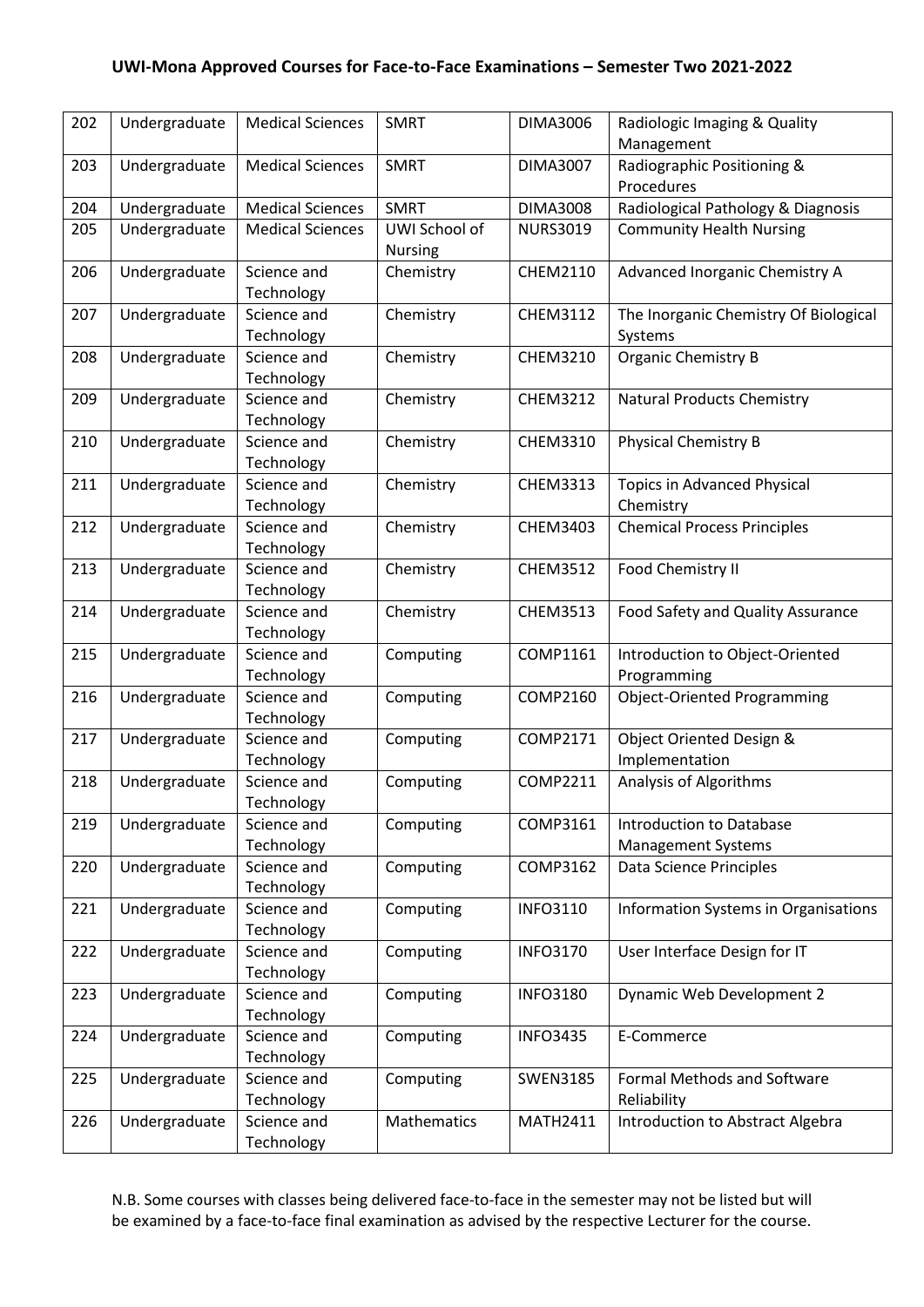| 227 | Undergraduate | Science and<br>Technology | Mathematics        | <b>MATH2702</b> | <b>Actuarial Mathematics I</b>                         |
|-----|---------------|---------------------------|--------------------|-----------------|--------------------------------------------------------|
|     |               |                           |                    |                 |                                                        |
| 228 | Undergraduate | Science and<br>Technology | <b>Mathematics</b> | <b>MATH3155</b> | <b>Complex Variables</b>                               |
| 229 | Undergraduate | Science and               | <b>Mathematics</b> | <b>MATH3422</b> | <b>Mathematical Modelling</b>                          |
|     |               | Technology                |                    |                 |                                                        |
| 230 | Undergraduate | Science and               | <b>Mathematics</b> | <b>MATH3424</b> | <b>Numerical Methods</b>                               |
|     |               | Technology                |                    |                 |                                                        |
| 231 | Undergraduate | Science and               | Mathematics        | <b>MATH3806</b> | Topics in General Insurance                            |
|     |               | Technology                |                    |                 |                                                        |
| 232 | Undergraduate | Science and               | Mathematics        | STAT2004        | <b>Multivariate Methods</b>                            |
|     |               | Technology                |                    |                 |                                                        |
| 233 | Undergraduate | Science and               | <b>Mathematics</b> | STAT3002        | <b>Time Series</b>                                     |
|     |               | Technology                |                    |                 |                                                        |
| 234 | Undergraduate | Science and               | <b>Mathematics</b> | STAT3003        | Design and Analysis of Experiments                     |
|     |               | Technology                |                    |                 |                                                        |
| 235 | Undergraduate | Science and               | Physics            | <b>ELET3440</b> | <b>Introduction to Robotics</b>                        |
|     |               | Technology                |                    |                 |                                                        |
| 236 | Undergraduate | Science and               | Physics            | PHYS2600        | <b>Fluid Mechanics and Environmental</b>               |
|     |               | Technology                |                    |                 | Physics Laboratory                                     |
| 237 | Undergraduate | Science and               | Physics            | <b>PHYS3565</b> | Themodynamics and Kinetics of                          |
|     |               | Technology                |                    |                 | <b>Materials</b>                                       |
| 238 | Undergraduate | Science and               | Physics            | PHYS3661        | Physics of Atmosphere & Climate                        |
|     |               | Technology                |                    |                 |                                                        |
| 239 | Undergraduate | <b>Social Sciences</b>    | Economics          | <b>ECON2003</b> | Intermediate Macroeconomics II                         |
| 240 | Undergraduate | <b>Social Sciences</b>    | Economics          | <b>ECON3006</b> | <b>International Trade</b>                             |
| 241 | Undergraduate | <b>Social Sciences</b>    | Economics          | <b>ECON3008</b> | History of Economic Thought                            |
| 242 | Undergraduate | <b>Social Sciences</b>    | Economics          | <b>ECON3032</b> | <b>Statistical Estimation and Inference</b>            |
|     |               |                           |                    |                 | for Business and Social Sciences                       |
| 243 | Undergraduate | <b>Social Sciences</b>    | Economics          | <b>ECON3040</b> | Nonparametric Statistics                               |
| 244 | Undergraduate | <b>Social Sciences</b>    | Economics          | <b>ECON3074</b> | <b>Urban &amp; Regional Economics</b>                  |
| 245 | Undergraduate | <b>Social Sciences</b>    | Government         | GOVT0100        | <b>Statistics and Mathematics for Policy</b><br>Making |
| 246 | Undergraduate | Social Sciences           | Government         | GOVT2001        | Philosophical Foundations of Slavery                   |
|     |               |                           |                    |                 | & Anti-Slavery Resistance                              |
| 247 | Undergraduate | Social Sciences           | Government         | GOVT2038        | <b>Public and Policy Management</b>                    |
|     |               |                           |                    |                 | <b>Discourses</b>                                      |
| 248 | Undergraduate | Social Sciences           | Government         | GOVT2050        | Constitutional and Administrative Law                  |
|     |               |                           |                    |                 | for Public Sector Managers                             |
| 249 | Undergraduate | <b>Social Sciences</b>    | Government         | GOVT3039        | <b>Ethics in Government</b>                            |
| 250 | Undergraduate | Social Sciences           | Government         | GOVT3051        | International Law & Development:                       |
|     |               |                           |                    |                 | Selected Issues                                        |
| 251 | Undergraduate | <b>Social Sciences</b>    | Government         | GOVT3055        | Theory and Practice of International                   |
|     |               |                           |                    |                 | Negotiations                                           |
| 252 | Undergraduate | Social Sciences           | Government         | GOVT3114        | <b>International Security Issues</b>                   |
| 253 | Undergraduate | <b>Social Sciences</b>    | Government         | GOVT3118        | Policy Analysis and Evaluation                         |
| 254 | Undergraduate | Social Sciences           | Government         | GOVT3202        | Political Marketing and                                |
|     |               |                           |                    |                 | Communication                                          |
| 255 | Undergraduate | <b>Social Sciences</b>    | <b>MSBM</b>        | ACCT1003        | Introduction To Cost and Managerial                    |
|     |               |                           |                    |                 | Accounting                                             |